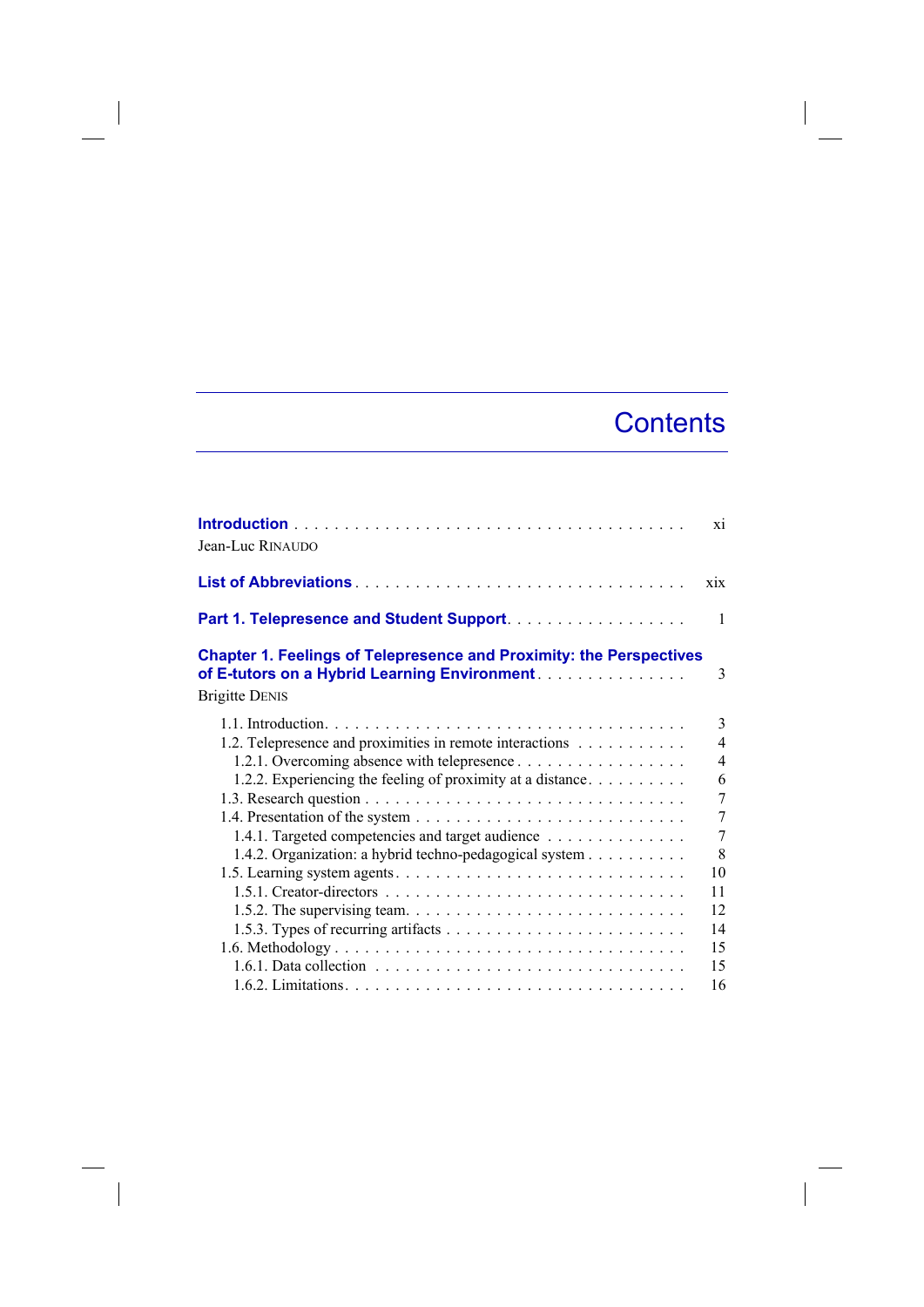$\overline{\phantom{a}}$ 

 $\begin{array}{c} \hline \end{array}$ 

| 1.7.2. Conditions and types of exchanges between                                                                   | 16<br>17 |
|--------------------------------------------------------------------------------------------------------------------|----------|
| 1.7.3. How do e-tutors provide the feeling                                                                         | 17       |
|                                                                                                                    | 20       |
| 1.7.4. Impact of the eT's interventions/interactions.                                                              | 21       |
|                                                                                                                    | 24       |
|                                                                                                                    | 27       |
|                                                                                                                    | 28       |
|                                                                                                                    | 30       |
| <b>Chapter 2. Reinforcing Telepresence in Research Training</b><br>with Learning Communities: Remote Collaboration |          |
|                                                                                                                    | 33       |
| Gustavo ANGULO and Cathia PAPI                                                                                     |          |
|                                                                                                                    | 33       |
| 2.2. Multidimensional approach to distance learning                                                                | 35       |
| 2.3. Modulating pedagogical distance: what                                                                         |          |
|                                                                                                                    | 37       |
| 2.4. Increasing presence in the research learning process through                                                  |          |
| distance learning: how to problematize collaboration between                                                       |          |
|                                                                                                                    | 41       |
|                                                                                                                    | 46       |
|                                                                                                                    | 47       |
|                                                                                                                    | 48       |
|                                                                                                                    |          |
| <b>Chapter 3. Facilitating Problem-Based</b>                                                                       |          |
|                                                                                                                    | 59       |
| Ann-Louise DAVIDSON and Nadia NAFFI                                                                                |          |
|                                                                                                                    | 59       |
|                                                                                                                    | 60       |
| 3.3. Problem-based learning and problem-based learning objects                                                     | 61       |
| 3.4. The use of technologies and underlying competencies                                                           | 63       |
| 3.5. Description for an online course designed and developed                                                       |          |
|                                                                                                                    | 64       |
| 3.6. Methodological framework for our reflection.                                                                  | 67       |
|                                                                                                                    | 68       |
|                                                                                                                    | 71       |
|                                                                                                                    |          |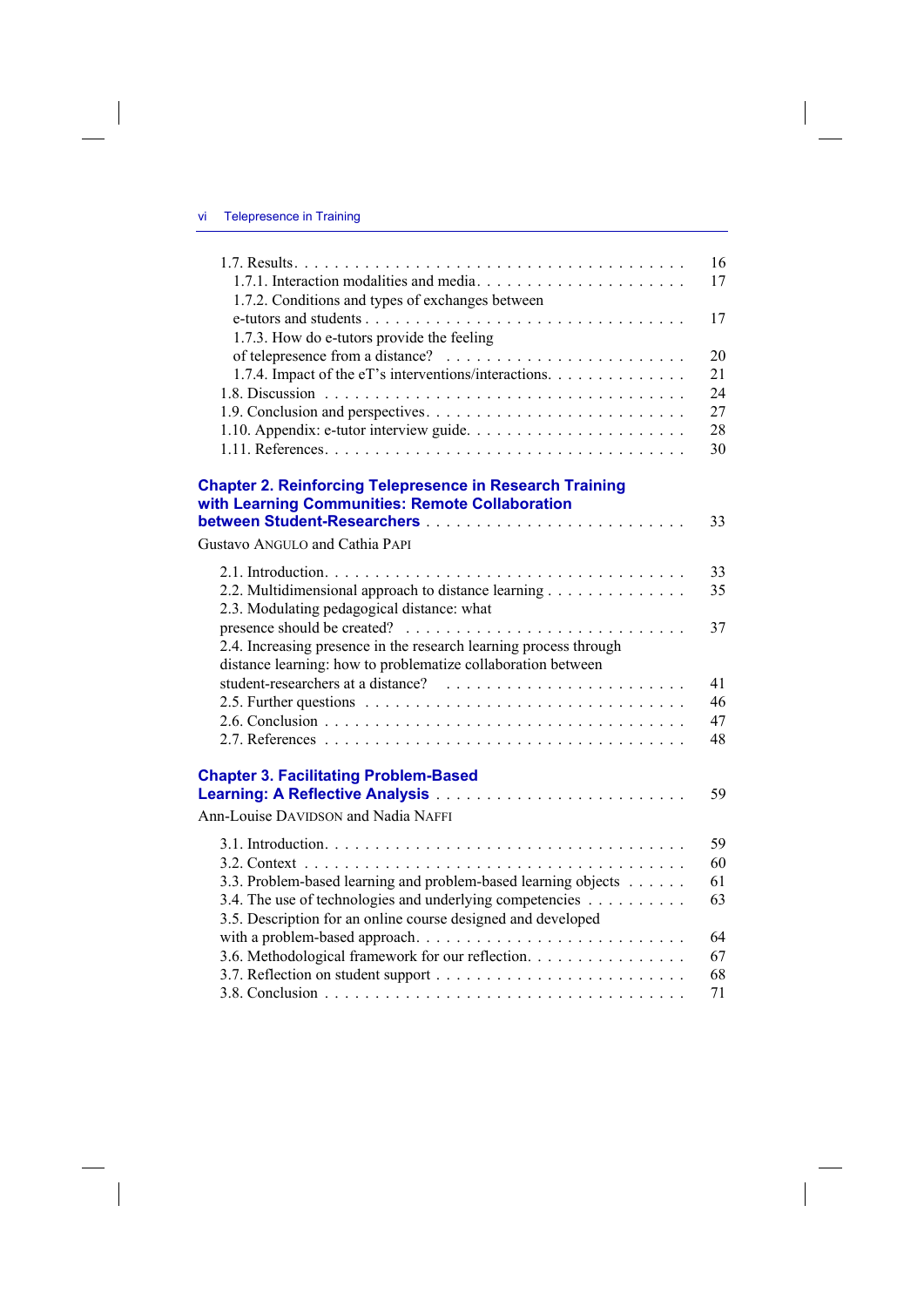$\begin{array}{c} \hline \end{array}$ 

|                                                                                                                                                                                   | 73<br>73       |
|-----------------------------------------------------------------------------------------------------------------------------------------------------------------------------------|----------------|
|                                                                                                                                                                                   | 77             |
| <b>Chapter 4. Contribution of Virtual Classes to the Construction</b>                                                                                                             | 79             |
| <b>Romaine CARRUPT</b>                                                                                                                                                            |                |
| 4.3. Construction of professional knowledge in virtual classes                                                                                                                    | 79<br>80<br>80 |
| 4.3.1. A system for hybrid professional training<br>4.3.2. Synchronous communication in a virtual class                                                                           | 80<br>81<br>82 |
| 4.3.3. Training and support for learning in virtual classes                                                                                                                       | 82             |
|                                                                                                                                                                                   | 83<br>84       |
| 4.6.1. Interactions in virtual classes/in person                                                                                                                                  | 87<br>87<br>89 |
| 4.6.2. Measurement of incorporated knowledge.<br>4.7. Discussion of interactions in virtual classes and in person<br>4.7.1. Progressive interpenetration of theoretical knowledge | 91             |
|                                                                                                                                                                                   | 91             |
| 4.7.2. Scientific knowledge inoperative in person                                                                                                                                 | 94             |
| 4.7.3. Mediatized/non-mediatized interactions                                                                                                                                     | 97             |
|                                                                                                                                                                                   | 99<br>99       |
|                                                                                                                                                                                   | 101            |
| <b>Chapter 5. Support for Work through Telepresence: Teachers'</b><br>Feelings of Self-Efficacy and Strategies for Self-Management<br>Stéphanie BOÉCHAT-HEER                      | 107            |
|                                                                                                                                                                                   |                |
| 5.2.1. Social interactions in telepresence and                                                                                                                                    | 107<br>108     |
| 5.2.2. The pedagogical system and the organization                                                                                                                                | 108            |
| 5.2.3. The feeling of self-efficacy in the implementation                                                                                                                         | 109            |
|                                                                                                                                                                                   | 110            |

 $\overline{\phantom{a}}$ 

 $\begin{array}{c} \hline \end{array}$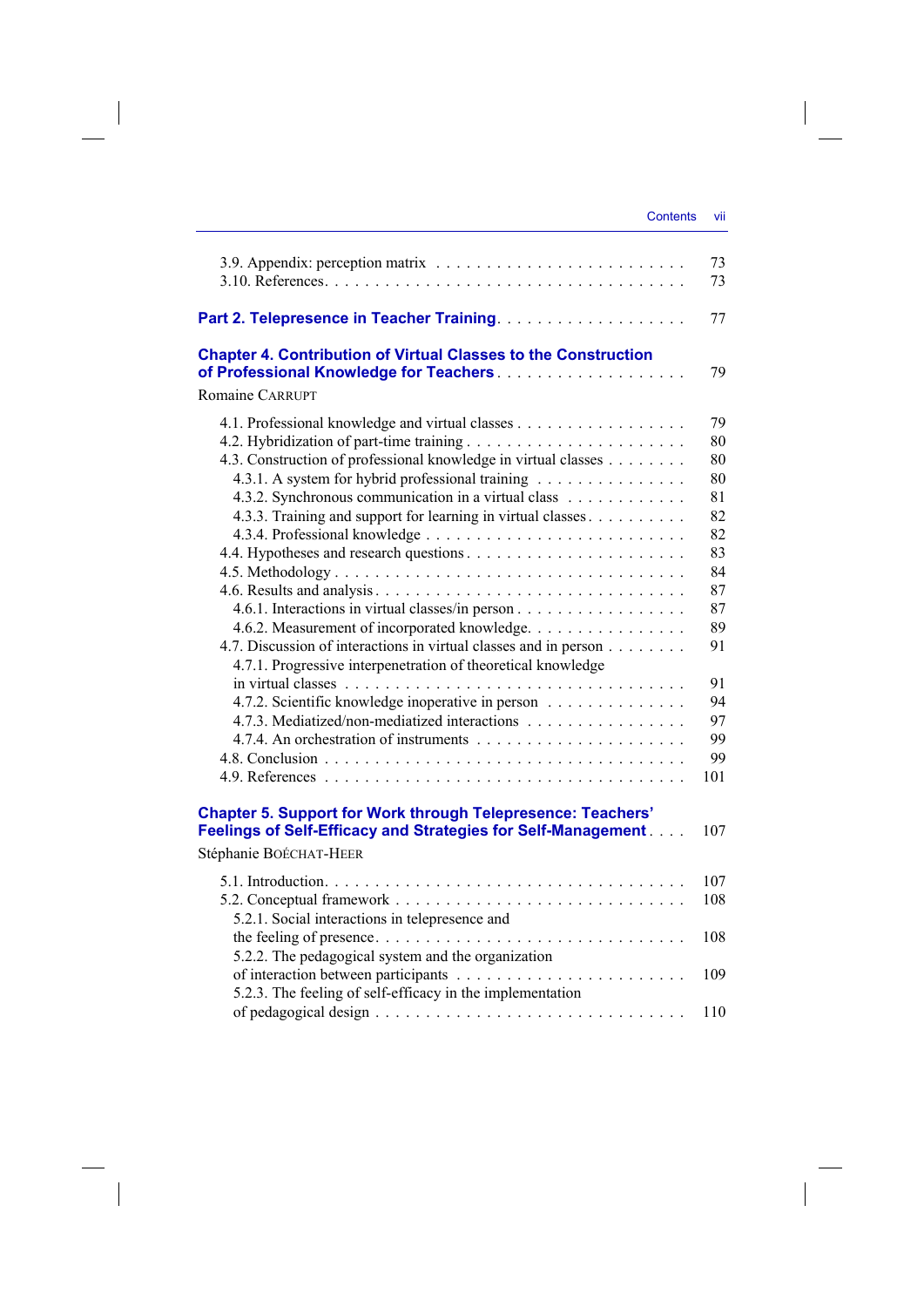$\overline{\phantom{a}}$ 

 $\begin{array}{c} \hline \end{array}$ 

|                                                                                                     | 111 |
|-----------------------------------------------------------------------------------------------------|-----|
|                                                                                                     | 111 |
|                                                                                                     | 112 |
| 5.3.3. Overview of research, participants and instruments.                                          | 112 |
|                                                                                                     | 113 |
|                                                                                                     | 113 |
| 5.4.1. Contrasting opinions depending on the level                                                  |     |
|                                                                                                     | 113 |
| 5.4.2. Teachers' feelings of self-efficacy and their                                                |     |
|                                                                                                     | 114 |
|                                                                                                     | 122 |
|                                                                                                     | 123 |
|                                                                                                     |     |
|                                                                                                     | 127 |
| <b>Chapter 6. Effect of a Telepresence Robot on Remote Students'</b>                                |     |
| <b>Bodily Impressions: Extended or Mended Body.</b>                                                 | 129 |
| Françoise POYET                                                                                     |     |
|                                                                                                     |     |
|                                                                                                     | 129 |
| 6.2. A new ontophany engendered by the telepresence robot                                           | 130 |
| 6.3. Sensory motor and bodily schema: towards an                                                    |     |
|                                                                                                     | 131 |
|                                                                                                     | 133 |
|                                                                                                     | 135 |
| 6.5.1. Technical appropriation of the robot facilitated by                                          |     |
|                                                                                                     | 135 |
| 6.5.2. Modified perceptions, a new way to perceive and                                              |     |
| understand ubiquity as an ordinary phenomenon                                                       | 136 |
| 6.5.3. Constructing a new representation of one's body                                              |     |
| and adapting one's bodily schema                                                                    | 138 |
| 6.5.4. An open window to the class: from an extended                                                |     |
|                                                                                                     | 139 |
| 6.5.5. A location, an interpersonal distance and redefined                                          |     |
|                                                                                                     | 140 |
| 6.5.6. Repercussions on learning styles: a focus on attention                                       |     |
| and a change in strategy. $\dots \dots \dots \dots \dots \dots \dots \dots \dots \dots \dots \dots$ | 141 |
|                                                                                                     | 141 |
|                                                                                                     | 142 |
|                                                                                                     | 143 |

 $\overline{\phantom{a}}$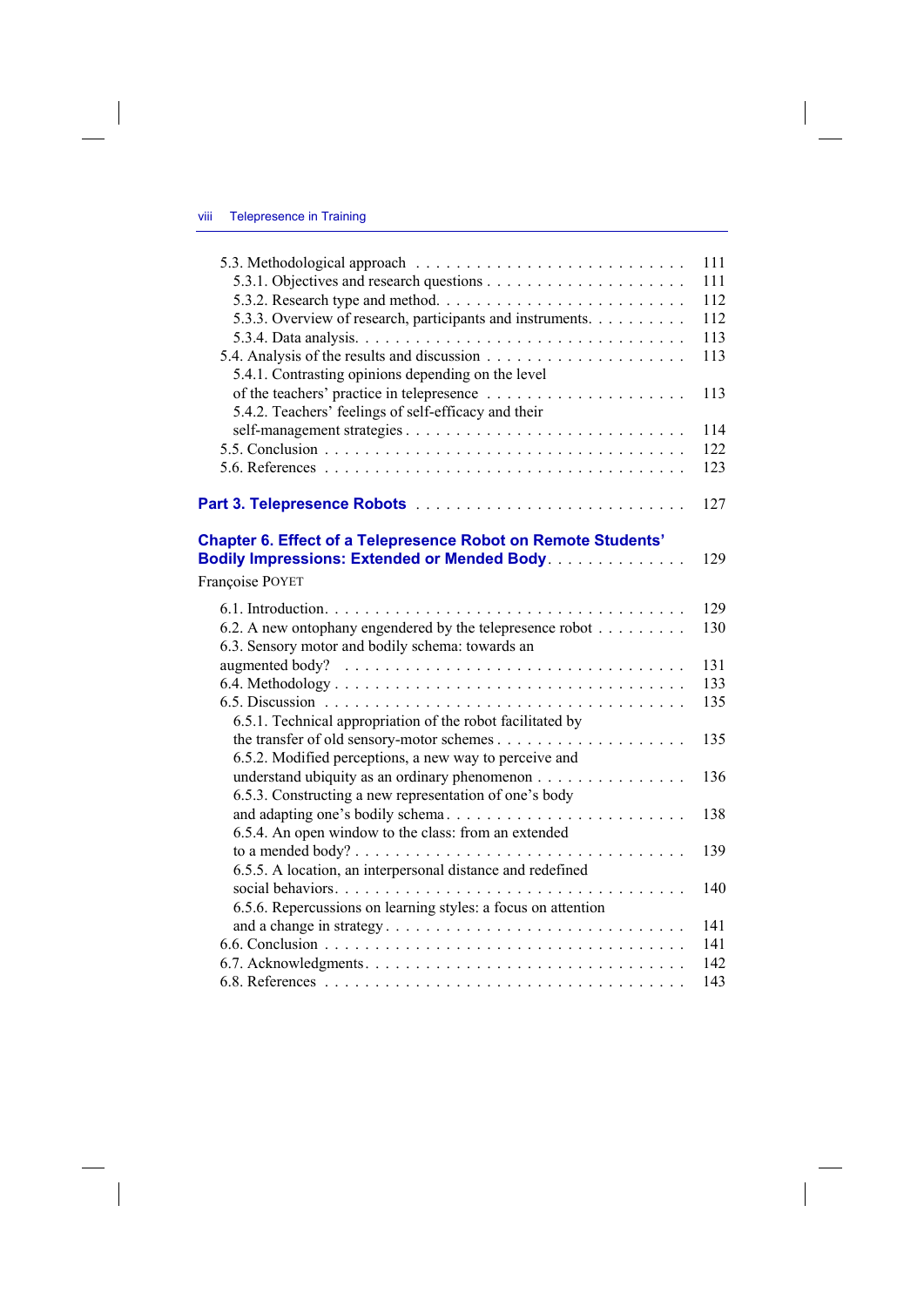| <b>Contents</b> | <b>ix</b> |
|-----------------|-----------|
|                 |           |

 $\mathcal{A}$ 

 $\begin{array}{c} \hline \end{array}$ 

| <b>Chapter 7. Co-construction of Tangible, Dispersed and</b><br>Multi-semiotic Spaces through the Use of a                                                        | 145        |
|-------------------------------------------------------------------------------------------------------------------------------------------------------------------|------------|
| Dorothée FURNON                                                                                                                                                   |            |
| 7.2. Understanding physical experience from a systemic                                                                                                            | 145        |
| 7.3. Intersubjective negotiation for the construction                                                                                                             | 147        |
|                                                                                                                                                                   | 150        |
| 7.5. Illustrations of perceptual adjustments during                                                                                                               | 151        |
| 7.5.1. Transformation of a cursor into an instrument                                                                                                              | 152        |
| 7.5.2. Perceptual adjustment in the co-construction of a statement                                                                                                | 153        |
| within the pedagogical relationship $\ldots \ldots \ldots \ldots \ldots \ldots \ldots$<br>7.6. Creation of multiple spaces for the appearance of the self and the | 155        |
| 7.7. The biases and limits of provoked absence in a study based                                                                                                   | 156        |
|                                                                                                                                                                   | 158        |
|                                                                                                                                                                   | 159        |
|                                                                                                                                                                   | 161        |
| <b>Chapter 8. The Telepresence Robot in Universities:</b><br>Jean-Luc RINAUDO                                                                                     | 163        |
|                                                                                                                                                                   |            |
|                                                                                                                                                                   | 163<br>164 |
|                                                                                                                                                                   | 165        |
|                                                                                                                                                                   | 167        |
|                                                                                                                                                                   | 169        |
|                                                                                                                                                                   | 169        |
|                                                                                                                                                                   | 172        |
| 8.8. The psycho(patho)logy of the virtual everyday:                                                                                                               |            |
|                                                                                                                                                                   | 173        |
|                                                                                                                                                                   | 175        |

 $\frac{1}{2}$ 

 $\frac{1}{\sqrt{2}}$